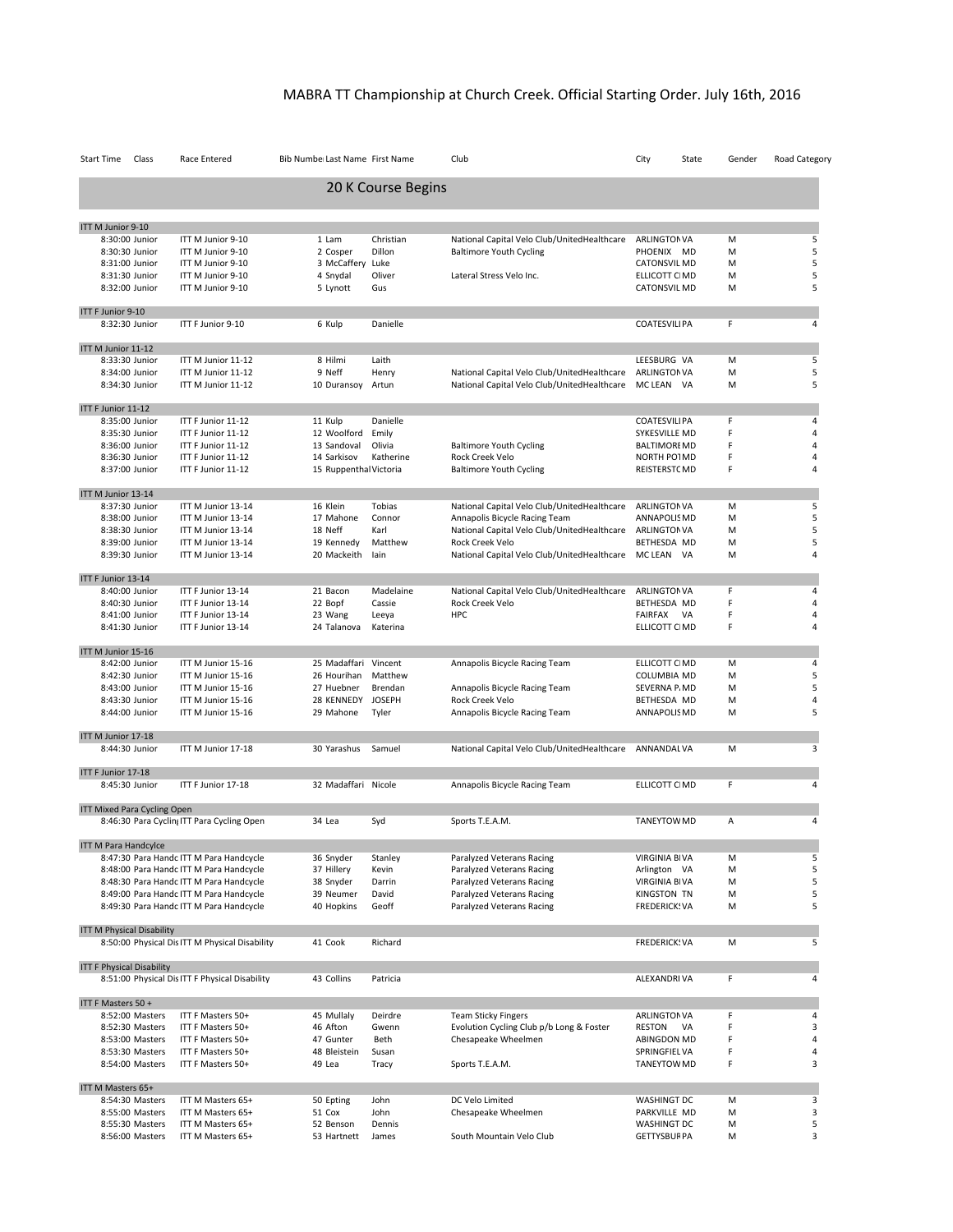| 8:56:30 Masters   | ITT M Masters 65+ | 54 Barber             | Sonny   |                                             | <b>FALLS CHUFVA</b> | M |  |
|-------------------|-------------------|-----------------------|---------|---------------------------------------------|---------------------|---|--|
| 8:57:00 Masters   | ITT M Masters 65+ | 55 Lea                | Robert  | Sports T.E.A.M.                             | TANEYTOW MD         | м |  |
| 8:57:30 Masters   | ITT M Masters 65+ | 56 Krehbiel           | John    | Midwest Masters Cycling Team                | <b>LAKE FORESIL</b> | м |  |
| 8:58:00 Masters   | ITT M Masters 65+ | 57 Wagner             | James   | DC Velo Limited                             | <b>MILTON</b><br>DF | м |  |
| 8:58:30 Masters   | ITT M Masters 65+ | 58 McClellan          | Douglas |                                             | <b>WATERFOR MI</b>  | M |  |
| 8:59:00 Masters   | ITT M Masters 65+ | 59 Fitzsimmon Michael |         | Chesapeake Wheelmen                         | SYKESVILLE MD       | м |  |
| 8:59:30 Masters   | ITT M Masters 65+ | 60 Phillips           | Robert  | Annapolis Bicycle Racing Team               | <b>BALTIMOREMD</b>  | м |  |
| 9:00:00 Masters   | ITT M Masters 65+ | 61 Lehtman            | Mvron   | National Capital Velo Club/UnitedHealthcare | <b>WASHINGT DC</b>  | м |  |
| 9:00:30 Masters   | ITT M Masters 65+ | 62 Shaffer            | Richard | South Mountain Velo Club                    | <b>SPRING GRIPA</b> | M |  |
| $9:01:00$ Masters | ITT M Masters 65+ | 63 DeGoev             | James   |                                             | <b>RESTON</b><br>VA | M |  |
| 9:01:30 Masters   | ITT M Masters 65+ | 64 Hill               | Michael | Chesapeake Wheelmen                         | <b>BALTIMOREMD</b>  | м |  |
| 9:02:00 Masters   | ITT M Masters 65+ | 65 Olson              | Matthew | National Capital Velo Club/UnitedHealthcare | <b>WASHINGT DC</b>  | M |  |
| 9:02:30 Masters   | ITT M Masters 65+ | 66 Youngblooc James   |         | 1863vc p/b RETS                             | SILVER SPRIMD       | м |  |
| 9:03:00 Masters   | ITT M Masters 65+ | 67 Tice               | Thomas  | The Bike Lane                               | <b>CENTREVILIVA</b> | м |  |
| 9:03:30 Masters   | ITT M Masters 65+ | 68 Parker             | Matthew | DC Velo Limited                             | BETHESDA MD         | м |  |
| 9:04:00 Masters   | ITT M Masters 65+ | 69 Samawicz           | Philip  | National Capital Velo Club/UnitedHealthcare | OCEAN CITYMD        | M |  |
|                   |                   |                       |         |                                             |                     |   |  |

## Transition to 40k Course...15 min break

| ITT M Masters 55+                  |                                        |                           |                 |                                                          |                            |        |                         |
|------------------------------------|----------------------------------------|---------------------------|-----------------|----------------------------------------------------------|----------------------------|--------|-------------------------|
| 9:20:00 Masters                    | ITT M Masters 55+                      | 70 Brown                  | Kevin           | Chesapeake Wheelmen                                      | RANDALLST MD               | M      | 3                       |
| 9:20:30 Masters                    | ITT M Masters 55+                      | 71 Jones                  | Kevin           | Syn-Fit Race Team                                        | VIENNA<br>VA               | M      | $\sqrt{4}$              |
| 9:21:00 Masters                    | ITT M Masters 55+                      | 72 Guensch                | Craig           | Evolution Cycling Club p/b Long & Foster                 | LEESBURG VA                | M      | $\overline{3}$          |
| 9:21:30 Masters                    | ITT M Masters 55+                      | 73 Wojcik                 | Gerald          |                                                          | <b>HAMPTON VA</b>          | M      | $\overline{a}$          |
| 9:22:00 Masters                    | ITT M Masters 55+                      | 74 Dodge                  | William         |                                                          | MC LEAN<br>VA              | M      | 5                       |
| 9:22:30 Masters                    | ITT M Masters 55+                      | 75 Gawronski F            |                 |                                                          | <b>CECILTON MD</b>         | M      | $\sqrt{4}$              |
| 9:23:00 Masters                    | ITT M Masters 55+                      | 76 Tribbie                | M               |                                                          | <b>FAIRFAX ST.VA</b>       | M      | $\overline{4}$          |
| 9:23:30 Masters                    | ITT M Masters 55+                      | 77 Rogozinski Max         |                 | Prince William Elite Racing (PoWER)                      | <b>WOODBRIDVA</b>          | M      | $\overline{\mathbf{3}}$ |
| 9:24:00 Masters                    | ITT M Masters 55+                      | 78 Emerson                | Mike            |                                                          | LEESBURG VA                | M      | 5                       |
| 9:24:30 Masters                    | ITT M Masters 55+                      | 79 Kruus                  | Ilkka           |                                                          | WILMINGT(DE                | M      | 5                       |
| 9:25:00 Masters                    | ITT M Masters 55+                      | 80 Crockett               | Dennis          | Antietam Velo Club Inc                                   | KEYMAR<br><b>MD</b>        | M      | 3                       |
| 9:25:30 Masters                    | ITT M Masters 55+                      | 81 Patton                 | Bryan           | Chester County Velo                                      | <b>GALENA</b><br><b>MD</b> | M      | 3                       |
| 9:26:00 Masters                    | ITT M Masters 55+                      | 82 Friend                 | Roger           | Monticello Velo Club                                     | <b>CHARLOTTEVA</b>         | M      | $\overline{2}$          |
| 9:26:30 Masters                    | ITT M Masters 55+                      | 83 Newton                 | John            | Chester County Velo                                      | <b>KENNETT S(PA</b>        | М      | $\sqrt{4}$              |
| 9:27:00 Masters                    | ITT M Masters 55+                      | 84 Hearn                  | David           | All American Bicycle Club Inc.                           | BETHESDA MD                | M      | $\overline{a}$          |
| 9:27:30 Masters                    | ITT M Masters 55+                      | 85 Mort                   | <b>Bruce</b>    | National Capital Velo Club/UnitedHealthcare              | THURMON MD                 | M      | $\overline{4}$          |
| 9:28:00 Masters                    | ITT M Masters 55+                      | 86 Lee                    | Richard         | <b>Team Integrity</b>                                    | <b>KEEDYSVILL MD</b>       | M      | 5                       |
| 9:28:30 Masters                    | ITT M Masters 55+                      | 87 Gardner                | Jack            | Antietam Velo Club Inc                                   | <b>UPPER MAFMD</b>         | M      | $\overline{a}$          |
| 9:29:00 Masters                    | ITT M Masters 55+                      | 88 Lockwood               | Bob             | Ocean Velo Club                                          | SALISBURY MD               | M      | 5                       |
| 9:29:30 Masters                    | ITT M Masters 55+                      | 89 McArthur               | Art             | Whole Wheel Velo Club                                    | <b>FALLS CHUFVA</b>        | M      | 4                       |
| 9:30:00 Masters                    | ITT M Masters 55+                      | 90 Mellerio               | Dana            | Squadra Coppi                                            | MCLEAN VA                  | M      | 4                       |
| 9:30:30 Masters                    | ITT M Masters 55+                      | 91 Eckert                 | Richard         |                                                          | SILVER SPRIMD              | M      | 5                       |
| 9:31:00 Masters                    | ITT M Masters 55+                      | 92 Southern               | Curtis          | National Capital Velo Club/UnitedHealthcare FREDERICK MD |                            | M      | $\overline{2}$          |
|                                    |                                        |                           |                 |                                                          |                            |        |                         |
| ITT M Masters 45+                  |                                        |                           |                 |                                                          |                            |        |                         |
| 9:31:30 Masters                    | ITT M Masters 45+                      | 93 Overstreet Jeff        |                 | Chester County Velo                                      | <b>DOWNINGTPA</b>          | M      | 4                       |
| 9:32:00 Masters                    | ITT M Masters 45+                      | 94 Norton                 | Edward          | <b>US Military Endurance Sports</b>                      | OAKTON VA                  | M      | 5                       |
| 9:32:30 Masters                    | ITT M Masters 45+                      | 95 Gwadz                  | Marc            | <b>DCMTB</b>                                             | WASHINGT DC                | M      | $\overline{4}$          |
| 9:33:00 Masters                    | ITT M Masters 45+                      | 96 King                   | Michael         | National Capital Velo Club/UnitedHealthcare              | <b>WOODBRIDVA</b>          | M      | $\mathbf 2$             |
| 9:33:30 Masters                    | ITT M Masters 45+                      | 97 Warner                 | Peter           | Bayside Velo/Bike Doctor                                 | ALEXANDRI VA               | M      | $\mathbf 1$             |
| 9:34:00 Masters                    | ITT M Masters 45+                      | 98 Carter                 | Rodger          |                                                          | <b>CLARKSVILL MD</b>       | M      | $\overline{2}$          |
| 9:34:30 Masters                    | ITT M Masters 45+                      | 99 Blumenfeld Shawn       |                 | <b>Hub Racing</b>                                        | SILVER SPRIMD              | M      | 3                       |
| 9:35:00 Masters                    | ITT M Masters 45+                      | 100 Wilson                | David           |                                                          | <b>COLUMBIA MD</b>         | м      | $\sqrt{4}$              |
| 9:35:30 Masters                    | ITT M Masters 45+                      | 101 Fenty                 | Shawn           | DC Velo Limited                                          | WASHINGT DC                | м      | 3                       |
| 9:36:00 Masters                    | ITT M Masters 45+                      | 102 Klein                 | Marc            | National Capital Velo Club/UnitedHealthcare ARLINGTONVA  |                            | M      | $\overline{\mathbf{3}}$ |
| 9:36:30 Masters                    | ITT M Masters 45+                      | 103 Crocco                | Charles         | Somerset Wheelmen                                        | <b>FLEMINGTCNJ</b>         | M      | 3                       |
| 9:37:00 Masters                    | ITT M Masters 45+                      | 104 Ramos                 | Frank           | Bayside Velo/Bike Doctor                                 | <b>LEXINGTON MD</b>        | M      | $\mathbf 2$             |
| 9:37:30 Masters                    | ITT M Masters 45+                      | 105 Baldwin               | John            | All American Bicycle Club Inc.                           | ROCKVILLE MD               | M      | 3                       |
| 9:38:00 Masters                    | ITT M Masters 45+                      | 106 silvey                | jay             |                                                          |                            | M      | 5                       |
| 9:38:30 Masters                    | ITT M Masters 45+                      | 107 Orlik                 | Dave            |                                                          | <b>COLUMBIA MD</b>         | M      | 5                       |
| 9:39:00 Masters                    | ITT M Masters 45+                      | 108 Albanese              | Matthew         | Bayside Velo/Bike Doctor                                 | ANNAPOLIS MD               | М      | 3                       |
| 9:39:30 Masters                    | ITT M Masters 45+                      | 109 Cherney               | Thomas          |                                                          | <b>HOCKESSIN DE</b>        | M      | 3                       |
| 9:40:00 Masters                    | ITT M Masters 45+                      | 110 Curran                | Mark            | Knapp's Cyclery Powered by Enduroworx                    | TITUSVILLE NJ              | M      | 3                       |
| 9:40:30 Masters                    | ITT M Masters 45+                      | 111 Harrell               | David           | Whole Wheel Velo Club                                    | SPRINGFIEL VA              | M      | 3                       |
|                                    |                                        |                           |                 |                                                          |                            |        | $\overline{2}$          |
| 9:41:00 Masters<br>9:41:30 Masters | ITT M Masters 45+<br>ITT M Masters 45+ | 112 Hughes<br>113 Russell | Geoff<br>Edward | PTS Racing                                               | ARLINGTON VA<br>TOWSON MD  | M<br>M | 4                       |
|                                    |                                        |                           |                 | <b>Baltimore Bicycle Club</b>                            |                            |        | $\mathbf 1$             |
| 9:42:00 Masters                    | ITT M Masters 45+                      | 114 Norton                | Frederick       | Lateral Stress Velo Inc.                                 | TOWSON MD                  | M      |                         |
| 9:42:30 Masters                    | ITT M Masters 45+                      | 115 Ganoung               | George          | Bayside Velo/Bike Doctor                                 | <b>HEDGESVILIWV</b>        | M      | $\mathbf{1}$            |
|                                    |                                        |                           |                 |                                                          |                            |        |                         |
| ITT M Masters 35+                  |                                        |                           |                 |                                                          |                            |        |                         |
| 9:43:00 Masters                    | ITT M Masters 35+                      | 116 Kelly                 | Robert          | <b>Celerity Cycling</b>                                  | WASHINGT DC                | M      | $\overline{2}$          |
| 9:43:30 Masters                    | ITT M Masters 35+                      | 117 Dolan                 | Patrick         | <b>District Velocity Racing</b>                          | <b>ARLINGTON VA</b>        | M      | 3                       |
| 9:44:00 Masters                    | ITT M Masters 35+                      | 118 Lahuec                | Mark            |                                                          | ANNAPOLIS MD               | M      | $\overline{\mathbf{3}}$ |
| 9:44:30 Masters                    | ITT M Masters 35+                      | 119 Chun                  | Jeffrey         | Bayside Velo/Bike Doctor                                 | CROFTON MD                 | M      | $\overline{2}$          |
| 9:45:00 Masters                    | ITT M Masters 35+                      | 120 Rapavi                | Alexander       | Gripped Racing p/b Lindsay Volkswagen                    | ALEXANDRI VA               | M      | 3                       |
| 9:45:30 Masters                    | ITT M Masters 35+                      | 121 Hesel                 | Todd            | Lateral Stress Velo Inc.                                 | PARKVILLE MD               | M      | $\mathbf{1}$            |
| 9:46:00 Masters                    | ITT M Masters 35+                      | 122 Walter                | Patrick         | Guys Racing Club                                         | PHILADELPI PA              | M      | 3                       |
| 9:46:30 Masters                    | ITT M Masters 35+                      | 123 Robinson              | Stephen         | Battley Harley-Davidson                                  | <b>ARLINGTON VA</b>        | M      | $\mathbf 1$             |
| 9:47:00 Masters                    | ITT M Masters 35+                      | 124 Palavecino Matias     |                 | Bayside Velo/Bike Doctor                                 | ALEXANDRIVA                | M      | $\overline{2}$          |
| 9:47:30 Masters                    | ITT M Masters 35+                      | 125 Snydal                | Craig           | Lateral Stress Velo Inc.                                 | ELLICOTT CIMD              | M      | $\mathbf 1$             |
| 9:48:00 Masters                    | ITT M Masters 35+                      | 126 Fuentes               | David           | Evolution Cycling Club p/b Long & Foster                 | <b>HERNDON VA</b>          | M      | $\mathbf 1$             |
| 9:48:30 Masters                    | ITT M Masters 35+                      | 127 Boone                 | Eric            | Lateral Stress Velo Inc.                                 | ARNOLD<br><b>MD</b>        | M      | $\overline{2}$          |
|                                    |                                        |                           |                 |                                                          |                            |        |                         |
| <b>ITT M Cat 4</b>                 |                                        |                           |                 |                                                          |                            |        |                         |
| 9:49:00                            | ITT M Cat 4                            | 128 ilyashevich nick      |                 | National Capital Velo Club/UnitedHealthcare              | ALEXANDRI VA               | M      | 3                       |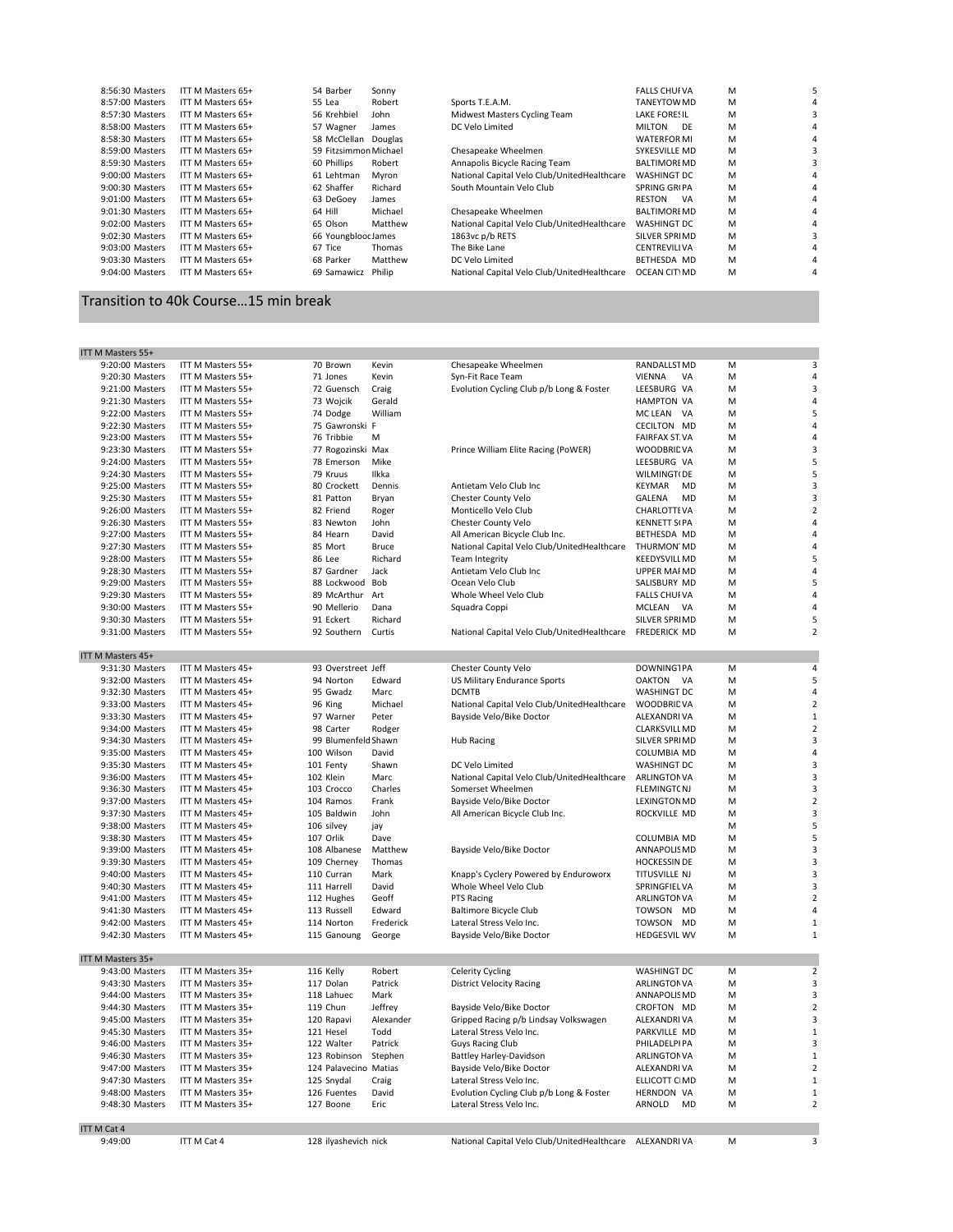| 9:49:30                | ITT M Cat 4         | 129 ONeil             | Michael     | Squadra Coppi                               | <b>ARLINGTON VA</b>  | M |                |
|------------------------|---------------------|-----------------------|-------------|---------------------------------------------|----------------------|---|----------------|
|                        |                     |                       |             |                                             |                      |   |                |
| 9:50:00                | ITT M Cat 4         | 130 Koblentz          | Marc        | National Capital Velo Club/UnitedHealthcare | <b>FALLS CHUFVA</b>  | M | 4              |
| 9:50:30                | ITT M Cat 4         | 131 Owens             | Stephen     | Annapolis Bicycle Racing Team               | <b>FRIENDSHIFMD</b>  | M | 4              |
| 9:51:00                | ITT M Cat 4         | 132 Caudill           | Robert      |                                             | <b>UPPER MAFMD</b>   | M | 4              |
| 9:51:30                | ITT M Cat 4         | 133 VanderLaar Dirk   |             |                                             | <b>GREENVILLIDE</b>  | M | 4              |
|                        |                     | 134 smith             | sean        | Ocean Velo Club                             | MD                   | M | 4              |
| 9:52:00                | ITT M Cat 4         |                       |             |                                             | Hurlock              |   |                |
| 9:52:30                | ITT M Cat 4         | 135 Rowe              | Kenneth     | All American Bicycle Club Inc.              | Kensington MD        | M | 4              |
| 9:53:00                | ITT M Cat 4         | 136 Vladimirov Tony   |             | <b>Bulvelo Cycling Club</b>                 | ROCKVILLE MD         | M | 4              |
| 9:53:30                | ITT M Cat 4         | 137 Timmons           | Frankie     | Ocean Velo Club                             | MILLSBORC DE         | M | 4              |
|                        |                     |                       |             |                                             |                      |   |                |
| 9:54:00                | ITT M Cat 4         | 138 Wright            | Raymond     | Annapolis Bicycle Racing Team               | LUSBY<br><b>MD</b>   | M | 4              |
| 9:54:30                | ITT M Cat 4         | 139 Marinaro          | Michael     | Race Pace Bicycles                          | REISTERSTCMD         | M | 4              |
| 9:55:00                | ITT M Cat 4         | 140 Bevard            | Carl        |                                             | HUNTINGT(MD          | M | 4              |
|                        | ITT M Cat 4         |                       | Kevin       |                                             | <b>INDIAN HE/MD</b>  | M | 4              |
| 9:55:30                |                     | 141 Toups             |             | US Military Endurance Sports                |                      |   |                |
| 9:56:00                | ITT M Cat 4         | 142 Bacon             | Lee         | National Capital Velo Club/UnitedHealthcare | Arlington VA         | M | 4              |
| 9:56:30                | ITT M Cat 4         | 143 Courtney          | Dennis      | 90+ Cycling                                 | COLUMBIA MD          | M | 4              |
| 9:57:00                | ITT M Cat 4         | 144 Kennedy           | Richard     | Annapolis Bicycle Racing Team               | MILLERSVIL MD        | M | 4              |
|                        | ITT M Cat 4         | 145 Gay               |             |                                             |                      |   |                |
| 9:57:30                |                     |                       | John        | Frederick Velo/Bike Doctor Frederick        | WALKERSVIMD          | M | 4              |
| 9:58:00                | ITT M Cat 4         | 146 Steele            | Robert      | US Military Endurance Sports                | <b>WOODBRIDVA</b>    | M | 4              |
|                        |                     |                       |             |                                             |                      |   |                |
| <b>ITT F Cat 1/2/3</b> |                     |                       |             |                                             |                      |   |                |
| 9:58:30                | ITT F Pro/Cat 1/2/3 | 147 Scherer           | Michele     | <b>Bike Stop Racing</b>                     | <b>WARRENTCVA</b>    | F | $\mathbf{1}$   |
|                        |                     |                       |             |                                             |                      |   |                |
|                        |                     |                       |             |                                             |                      |   |                |
| ITT F Cat 3            |                     |                       |             |                                             |                      |   |                |
| 9:59:30                | ITT F Cat 3         | 149 Steinschnei Tania |             | Evolution Cycling Club p/b Long & Foster    | STERLING VA          | F | 3              |
|                        |                     |                       |             |                                             |                      |   |                |
| 10:00:00               | ITT F Cat 3         | 150 Tallent           | Melissa     | <b>Celerity Cycling</b>                     | STERLING VA          | F | 3              |
| 10:00:30               | ITT F Cat 3         | 151 Bougie            | Erin        | National Capital Velo Club/UnitedHealthcare | <b>ARLINGTONVA</b>   | F | 3              |
|                        |                     |                       |             |                                             |                      |   |                |
| ITT M Cat 1/2/3        |                     |                       |             |                                             |                      |   |                |
|                        |                     |                       |             |                                             |                      |   |                |
| 10:01:00               | ITT M Pro/Cat 1/2/3 | 152 Netzer            | Dan         | <b>Celerity Cycling</b>                     | NORFOLK VA           | M | $\mathbf{1}$   |
| 10:01:30               | ITT M Pro/Cat 1/2/3 | 153 Seitz             | Andrew      | Lateral Stress Velo Inc.                    | <b>NEW YORK NY</b>   | M | $\mathbf{1}$   |
| 10:02:00               | ITT M Pro/Cat 1/2/3 | 154 Studebaker James  |             | Bayside Velo/Bike Doctor                    | <b>RESTON</b><br>VA  | M | $\mathbf{1}$   |
| 10:02:30               | ITT M Pro/Cat 1/2/3 | 155 Custer            | Peter       | <b>Celerity Cycling</b>                     | STERLING VA          | M | $\mathbf{1}$   |
|                        |                     |                       |             |                                             |                      |   |                |
| 10:03:00               | ITT M Pro/Cat 1/2/3 | 156 Lengerman Paul    |             | <b>District Taco Cycling</b>                | WASHINGT DC          | M | 1              |
| 10:03:30               | ITT M Pro/Cat 1/2/3 | 157 Schaeffer Dakota  |             | Lateral Stress Velo Inc.                    | <b>WEST LAWIPA</b>   | M | 1              |
| 10:04:00               | ITT M Pro/Cat 1/2/3 | 158 Kusy              | Steven      | <b>District Velocity Racing</b>             | ALEXANDRI VA         | M | $\mathbf{1}$   |
| 10:04:30               | ITT M Pro/Cat 1/2/3 | 159 Jones             | Christopher | Lateral Stress Velo Inc.                    | RICHMOND VA          | M | $\mathbf{1}$   |
|                        |                     |                       |             |                                             |                      |   |                |
| 10:05:00               | ITT M Pro/Cat 1/2/3 | 160 Arana             | Sait        | <b>District Taco Cycling</b>                | SILVER SPRIMD        | M | $\mathbf{1}$   |
| 10:05:30               | ITT M Pro/Cat 1/2/3 | 161 Pearman           | Taylor      | Lateral Stress Velo Inc.                    | <b>BURKE</b><br>VA   | M | 1              |
| 10:06:00               | ITT M Pro/Cat 1/2/3 | 162 McCollum          | Lucas       | Bayside Velo/Bike Doctor                    | FREDERICK MD         | M | 1              |
| 10:06:30               | ITT M Pro/Cat 1/2/3 | 163 Berbert           | Blair       | Lateral Stress Velo Inc.                    | CAMBRIDG MA          | M | 1              |
|                        |                     |                       |             |                                             |                      |   |                |
|                        |                     |                       |             |                                             |                      |   |                |
| ITT Cat 3              |                     |                       |             |                                             |                      |   |                |
| 10:07:00               | ITT M Cat 3         | 164 Leslie            | Roscoe      | Ocean Velo Club                             | LAUREL<br>DE         | М | 3              |
| 10:07:30               | ITT M Cat 3         | 165 Johnson           | Kyle        | Virginia Polytechnic University             | <b>BLACKSBURVA</b>   | М | 3              |
|                        |                     |                       |             |                                             |                      |   |                |
| 10:08:00               | ITT M Cat 3         | 166 Steinschnei Phil  |             | Evolution Cycling Club p/b Long & Foster    | STERLING VA          | M | 3              |
| 10:08:30               | ITT M Cat 3         | 167 Simchak           | Thomas      | <b>District Velocity Racing</b>             | Takoma Par MD        | M | 3              |
| 10:09:00               | ITT M Cat 3         | 168 Altom             | Nathaniel   | 90+ Cycling                                 | COLUMBIA MD          | M | 3              |
| 10:09:30               | ITT M Cat 3         | 169 Bowsher           | John        |                                             | <b>KENSINGTC MD</b>  | M | 3              |
|                        |                     |                       |             | Annapolis Bicycle Racing Team               |                      |   |                |
| 10:10:00               | ITT M Cat 3         | 170 Collins           | Ryan        | PTS Racing                                  | ANNAPOLIS MD         | M | 3              |
| 10:10:30               | ITT M Cat 3         | 171 Lewis             | Mark        | Ocean Velo Club                             | PRESTON MD           | M | 3              |
| 10:11:00               | ITT M Cat 3         | 172 Infante           | Luis        | Foreign Auto Services Cycling               | <b>ALDIE</b><br>VA   | M | 3              |
|                        |                     |                       |             |                                             |                      |   | 3              |
| 10:11:30               | ITT M Cat 3         | 173 sanchez           | markanthony | US Military Endurance Sports                | <b>JACKSONVIIFL</b>  | M |                |
|                        |                     |                       |             |                                             |                      |   |                |
| ITT F Masters 35+      |                     |                       |             |                                             |                      |   |                |
| 10:12:00 Masters       | ITT F Masters 35+   | 174 Rohde             | Alexis      |                                             | <b>TOWSON</b><br>MD  | F | 4              |
| 10:12:30 Masters       | ITT F Masters 35+   | 175 Weaver            | Susan       |                                             | TOWSON<br>MD         | F | 4              |
|                        |                     |                       |             |                                             |                      |   |                |
| 10:13:00 Masters       | ITT F Masters 35+   | 176 McQuiston Sue     |             | Annapolis Bicycle Racing Team               | REISTERSTCMD         | F | $\overline{2}$ |
|                        |                     |                       |             |                                             |                      |   |                |
| ITT F Masters 45+      |                     |                       |             |                                             |                      |   |                |
| 10:13:30 Masters       | ITT F Masters 45+   | 177 Neff              | Michelle    | National Capital Velo Club/UnitedHealthcare | <b>ARLINGTON VA</b>  | F | 4              |
|                        |                     |                       |             |                                             |                      |   |                |
| 10:14:00 Masters       | ITT F Masters 45+   | 178 Fuentes           | Christine   | Evolution Cycling Club p/b Long & Foster    | HERNDON VA           | F | 3              |
| 10:14:30 Masters       | ITT F Masters 45+   | 179 Perez-Diez Ainhoa |             | Annapolis Bicycle Racing Team               | OLNEY<br>MD          | F | $\mathbf{1}$   |
|                        |                     |                       |             |                                             |                      |   |                |
| ITT F Cat 4            |                     |                       |             |                                             |                      |   |                |
| 10:15:00               | ITT F Cat 4         | 180 Kulp              | Danielle    |                                             | <b>COATESVILIPA</b>  | F | 4              |
|                        |                     |                       |             |                                             |                      |   |                |
| 10:15:30               | ITT F Cat 4         | 181 Gehr              | Rachelle    | <b>Team Integrity</b>                       | CARLISLE PA          | F | 4              |
| 10:16:00               | ITT F Cat 4         | 182 Stack             | Jennifer    | Lateral Stress Velo Inc.                    | TOWSON MD            | F | 4              |
| 10:16:30               | ITT F Cat 4         | 183 Smith             | Josalyn     |                                             | <b>HAGERSTO MD</b>   | F | 4              |
| 10:17:00               | ITT F Cat 4         | 184 Sarkisov          | Irina       | All American Bicycle Club Inc.              | NORTH PO1MD          | F | 4              |
|                        |                     |                       |             |                                             |                      |   |                |
| 10:17:30               | ITT F Cat 4         | 185 Humphreys Emma    |             | Rock Creek Velo                             | CHEVY CHA MD         | F | 4              |
| 10:18:00               | ITT F Cat 4         | 186 Jones             | Megan       | <b>Team Sticky Fingers</b>                  | ARLINGTON VA         | F | 4              |
| 10:18:30               | ITT F Cat 4         | 187 Eckert            | Sarah       |                                             | SILVER SPRIMD        | F | 4              |
| 10:19:00               | ITT F Cat 4         | 188 Parrotta          | Angela      | <b>Team Sticky Fingers</b>                  | WASHINGT DC          | F | 4              |
|                        |                     |                       |             |                                             |                      |   |                |
| 10:19:30               | ITT F Cat 4         | 189 Amundson Teresa   |             | National Capital Velo Club/UnitedHealthcare | ARLINGTON VA         | F | 4              |
| 10:20:00               | ITT F Cat 4         | 190 Gupta             | Uma         | Rock Creek Velo                             | SILVER SPRIMD        | F | 4              |
| 10:20:30               | ITT F Cat 4         | 191 Lemos             | Kristin     |                                             | BETHESDA MD          | F | 4              |
|                        |                     |                       |             |                                             |                      |   |                |
|                        |                     |                       |             |                                             |                      |   |                |
| ITT M Cat 5            |                     |                       |             |                                             |                      |   |                |
| 10:21:00               | ITT M Cat 5         | 192 Taylor            | Demetris    | Phase Cycling                               | <b>BOWIE</b><br>MD   | M | 5              |
| 10:21:30               | ITT M Cat 5         | 193 Fitzgibbons John  |             |                                             | ABINGDON MD          | M | 5              |
|                        |                     | 194 Kulp              |             |                                             |                      |   |                |
|                        |                     |                       | K.C.        |                                             | <b>COATESVILIPA</b>  | M | 5              |
| 10:22:00               | ITT M Cat 5         |                       |             |                                             |                      |   |                |
| 10:22:30               | ITT M Cat 5         | 195 Jones             | Thomas      | Baltimore Bicycle Club                      | <b>BALTIMOREMD</b>   | M | 5              |
| 10:23:00               | ITT M Cat 5         | 196 Mathis            | Firman      | Phase Cycling                               | <b>BELTSVILLE MD</b> | M | 5              |
|                        |                     |                       |             |                                             |                      |   |                |
| 10:23:30               | ITT M Cat 5         | 197 Kendrick          | Jeffrey     | Prince William Elite Racing (PoWER)         | MANASSAS VA          | M | 5              |
| 10:24:00               | ITT M Cat 5         | 198 Grove             | Darell      | <b>Team Integrity</b>                       | SAINT THOIPA         | M | 5              |
| 10:24:30               | ITT M Cat 5         | 199 Klicka            | Matt        |                                             | ASHBURN VA           | M | 5              |
| 10:25:00               | ITT M Cat 5         | 200 Kelly             | Joe         |                                             | CAMBRIDG MD          | M | 5              |